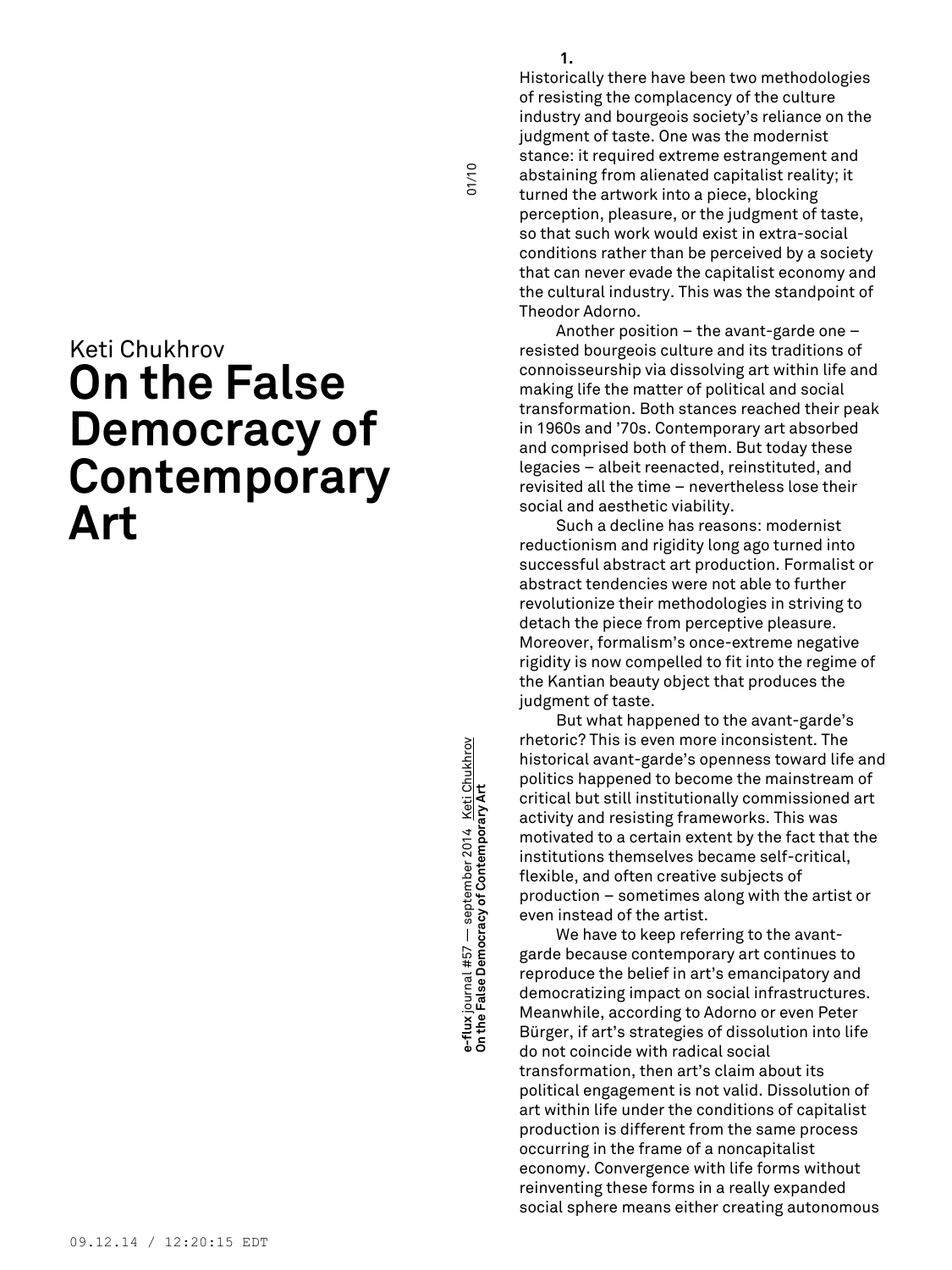communities (we have seen many of these since the '60s), or expanding into the living forms of capitalist production. In other words, applying the avant-garde's rhetoric without expanded social change and the reconstruction of the economic machine (private property logic) just flattens and absorbs what John Roberts calls "art's infinite ideation."

02/10

Art thus claims that it expands into the sphere of social transformation and genuine democracy. Yet paradoxically, art's ambition for direct social engagement and its selfabandonment loops back to the very territory of contemporary art, its archive machine, and its self-referential rhetoric of historicizing. Hence the question is: Are we really witnessing the anticapitalist transformation that excuses art's self-sublation and its dissolution in newly transformed life? This was the case with the Russian avant-garde and its almost eschatological attitude toward reality. On the other hand, when observing the endless propagation of contemporary art pieces pretending to be challenging in their play with forms and contexts, one might well understand the decision to abandon art production in favor of social issues.

Another incoherence here is that while

claiming extreme social openness and political commitment in the vein of the avant-garde's impact on society, contemporary art – de facto – in its economic disposition happens to be part and parcel of post-Fordist alienated production. In other words, in narratives it claims democratic and resisting values, but in reality it happens to be a nonsocialized, nondemocratic, i.e., quasimodernist, realm in its means of production and sense. Resisting attitudes and constructed situations are often used in art as externalized, abstract, and formalized actualities rather than necessities stemming from the material and immanent bond with political constellations. Hito Steyerl approaches this condition from the other end. Considering the mutation that the avant-garde's aspirations of fusing with life have undergone in recent times, she observes the opposite effect of such a goal – life being occupied by art. It is that very art that pretends to be dissolved in life, but de facto absorbs life into its all-expanding but still self-referential territory. The system of art believes in its social microrevolutionary democratic engagement. But since the social and economic infrastructure is privatized and not at all a commonwealth, socialdemocratic values happen to be declared or represented while the ethics contemporary art



Theodor Adorno, *Self portrait*, 1963.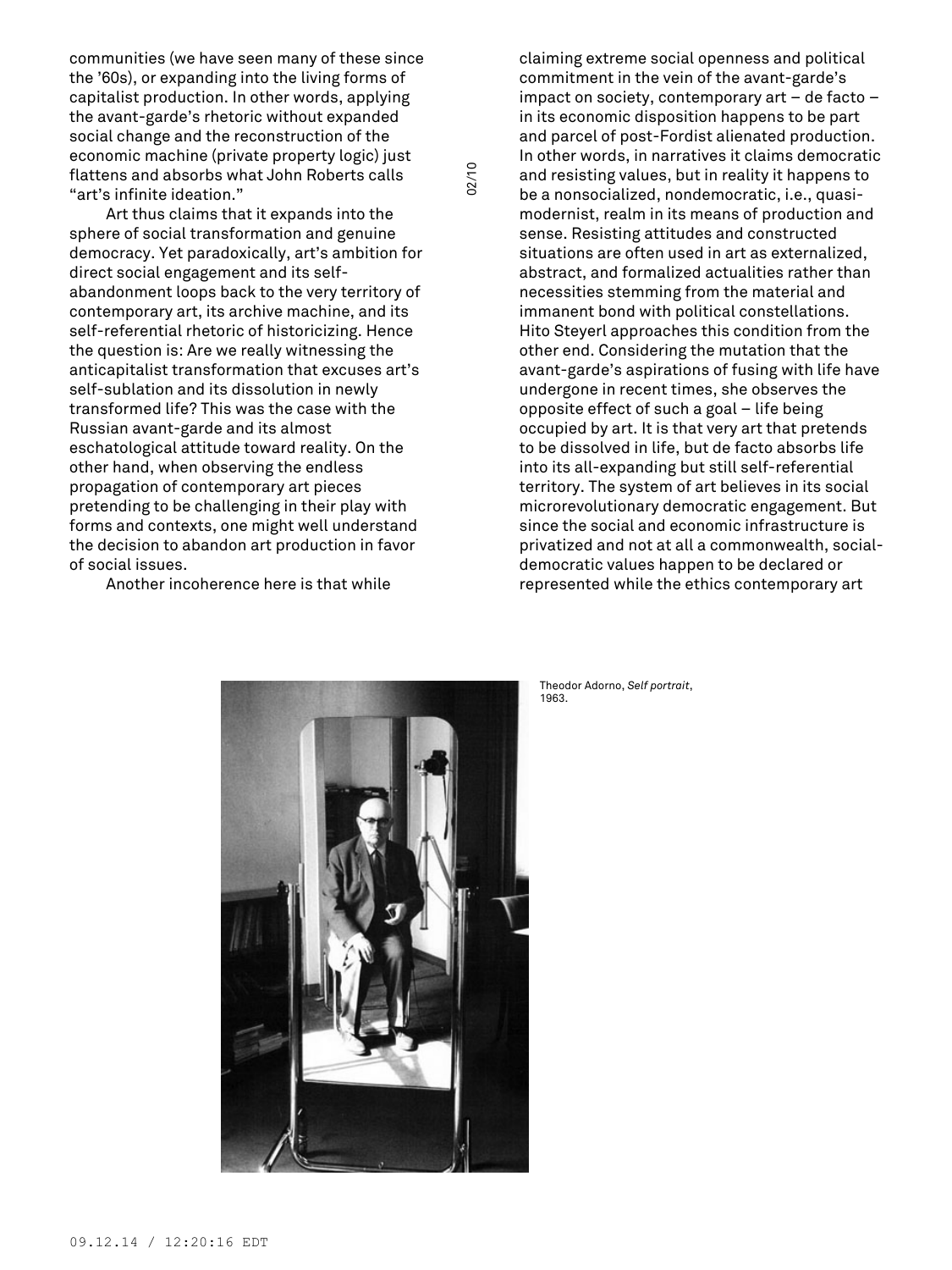uses to deal with social space are rather based on the canons of modernism's negativity – which internalizes, absorbs, and neutralizes outer reality and its confusions, even though all this might be done quite involuntarily.

We all believe that contemporary art's new geographies and extended public impact make art venues truly public spaces. Nominally, this is definitely so. But while showing its openness and acceptability on the level of cultural eventmaking, the logic of inscribing into contemporary art's archive and history is far from being public and requires knowledge of the rules and regulations of such inscription. It doesn't mean that somebody is concealing such logic from social space, but that art functions in the abovementioned two regimes: (1) open publicity and (2) the rigid rules of art's self-historicizing dating back to modernism.

One of the important symptoms of such a contradictory condition of contemporary art at present was the Berlin Biennale 2012. Its claim was that if the political and social ambitions of art happen to be socially futile, then the art territory – the art institution – should be occupied by efficient social practices not generated by art production. If the artist makes a political claim to social change, but artistic production is not able to accomplish it, then the decision is to find groups more efficient with social work and let them occupy the institution – thus attempting the collapse of the art institution in favor of its becoming a socially efficient tool. This was the standpoint of Artur Żmijewski, Polish artist and curator of the 7th Berlin Biennial.

However, even in this case, the resisting

procedures were contained within the institution. And in the end, maybe involuntarily, a strategy such as Żmijewski's seems to be another strong gesture of classical modernist iconoclasm and reductionism rather than social expansion – not of an image, or of an art piece, but of an institution, internalized by that very institution. This happened with the modernist picture, which internalized the collapse of the image and its depth. Žmijewski's gesture is "anti-art" in terms of modernism's negativism, not the anti-art in terms of the avant-garde's productivism. Why? Because such a gesture represents an iconoclastic "revenge" on contemporary art as an institute and practice for being impotent in its transformative social potentialities, and therefore it is rather reminiscent of an anarchist, Dadaist act, than any kind of social engineering or engagement. At the same time, this standpoint of Żmijewski – namely, disclosing the inefficient references of contemporary art to its avant-garde heritage – might be more honest than an optimistic and positivist belief in the educational, political, or social efficacy of contemporary art at present.

Thus, maybe even against his will, Żmijewski in fact emphasized the thesis of Adorno according to which art's behaving as democracy is hypocritical in the conditions of a privatized economy. But he also tried to show that such a democracy unfolds in a hermetic, self-referential realm – self-referential because such is the logic according to which contemporary art history is being recorded. So, the life-constructing or even utilitarian act on art's behalf preserves its political and artistic impact only under the conditions of the politics



03/10

Rabih Mroué, *I, the Undersigned,* 2007. Video still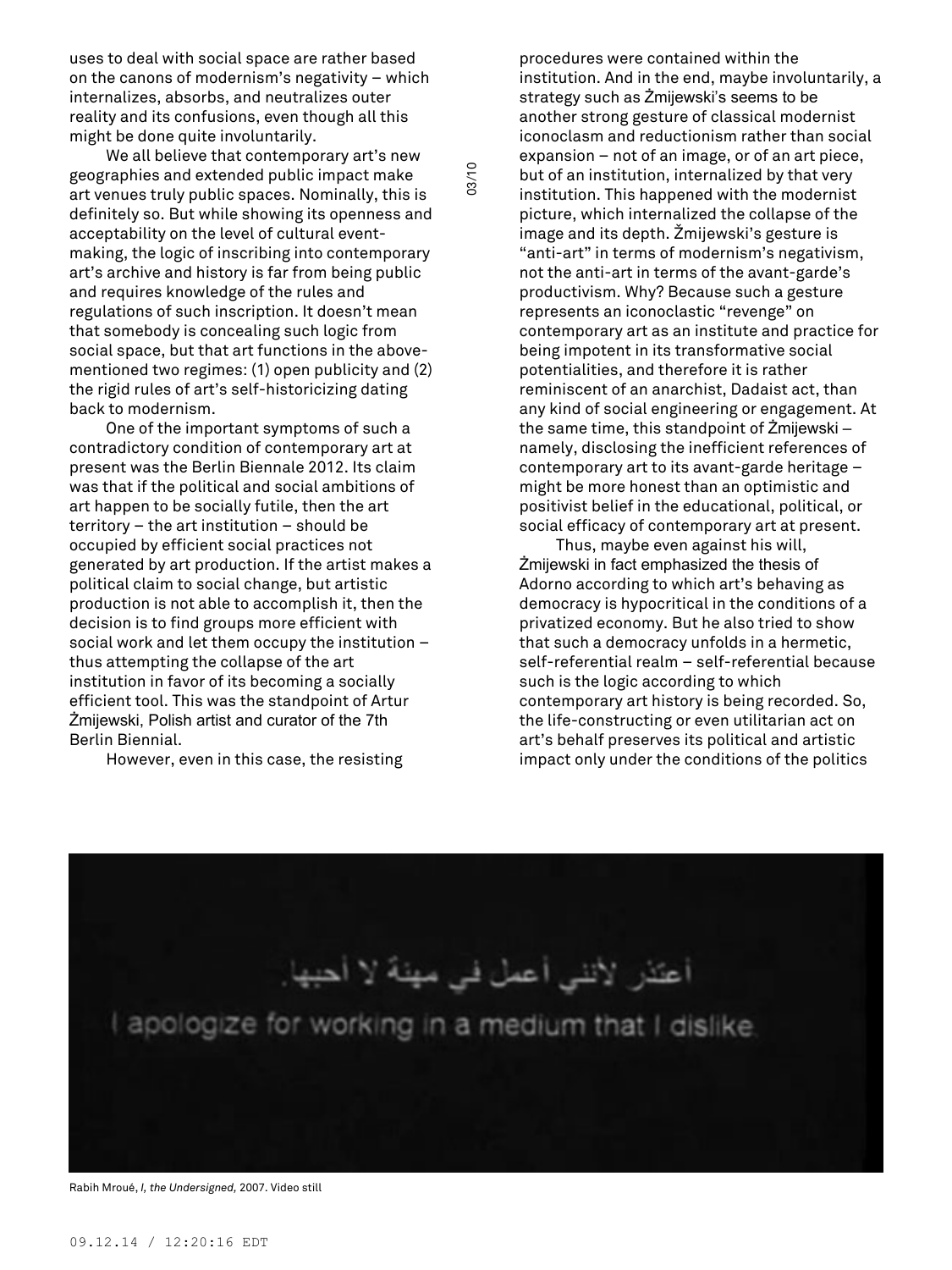of the radically expanded commonwealth. In any other situation, to demand that an artist or art institution influence social conditions directly compels one to conform to mainstream policies of liberal democracy and its social design. For example, the recent urban projects of pro-Kremlin image-makers, such as Vladislav Surkov, call for the utilitarian practices of the historical avant-garde: fostering art's social efficacy and its participatory potentialities and uniting artists, architects, sociologists, and philosophers in the interdisciplinary project of constructing new urban and social networks. This represents quite an eloquent case for the appropriation of public and participatory art by the government – depoliticizing it and turning it into applied design.

## **2.**

The discussion on reviving the dimension of aesthetics and aesthetic judgment in contemporary art was initiated by Rancière's *Aesthetics and its Discontents* and has since led to doubts over contemporary art's claims of direct participation and social or political efficacy. Thus we are constantly pressed between a false openness of democracy and the reestablishment of an outdated notion of aesthetics. The question is whether the category of aesthetics can be applied in reference to modern and contemporary practices that were not conceived as aesthetic experiences at all.

The principal incoherence here lies in the fact that aesthetics in Kant's third critique applies to the notion of the beautiful – albeit universal, transcendental, disinterested, and shared by society's *sensus communis*, but still the beautiful – the dimension residing in sensitivity and not compatible with the cognitive, with the noumena – the conceptual.

As early as Adorno's *Aesthetic Theory*, the regime of aesthetic contemplation and the judgment of taste, as well as the dimension of aesthetics altogether, had to desert the artwork, the modes of its production, and the modes of our reflection on it. Aesthetic judgments were incompatible with the languages of contemporary art, inherited from avant-garde practices. Why?

Because even in Kant's critique, the beautiful is a counterpoint to the sublime. Already in early romanticism, the beautiful was superseded by the sublime: the sublime is the dimension that goes beyond the aesthetic contemplation – toward the extra-sensory and cognitive search for the idea, for the unknown, ineffable, unimaginable, non-perceivable, and so forth. Adorno's argument in *Aesthetic Theory* is that the Kantian cluster consisting of disinterested pleasure, the beautiful, and the

**On the False Democracy of Contemporary Art** 04/10 e-flux journal #57 — september 2014 <u>Keti Chukhrov</u><br>On the False Democracy of Contemporary Art **e-flux** journal #57 — september 2014 <u>Keti Chukhrov</u><br>On the False Democracy of Contemporary Art

04/10

judgment of taste does not stand for the universality of the artistic.

It is exactly for associating modernist and avant-garde practices with the sublime, for suspending the regime of the aesthetic, that Rancière rebukes Lyotard, Badiou, and Adorno. One might argue here whether the horizontal, life-constructing social practices of the avantgarde could be associated at all with the category of the sublime. The sublime is often taken metaphorically as a synonym for metaphysics in art or as the Wagnerian kind of sublimity so fiercely criticized in works by Adorno, Nancy, and Lacoue-Labarthe. But in fact, the sublime in Kant's logic is knowledge about infinity – or about the borderline between knowledge and infinity – haunting a thinker and an artist. On the other hand, the sublime is what Lacan meant by the real and Deleuze meant by the event. It is something that is happening in its irreversibility, and artistic repetition then deals with clearing up that very incomprehensible thing that happened.

While following Kant's critique, the sublime should be understood here as a logical category, presupposing the cognitive, extra-sensitive capacity of the mind and its power to envisage its own limit in reference to the incomprehensible. The Russian avant-garde, guided by the idea of a new world and presupposing revolutionary movements as the medium of its achievement, was definitely closer to the logical category of the sublime than to that of the aesthetic. But it is also important that the Russian avant-garde was the satellite of revolution, and therefore its goals were not confined to art's dissolution in the social field but were aimed at the invention of new social dispositions in accordance with what happened in the realm of real politics.

When referring today to the political efficacy of the practices of the Russian avantgarde, many interpretations overlook the works' eschatological dimension. It is generally believed that there were some esoteric themes developed predominantly by Malevich, but that other artists – such as Sergey Tretyakov or the LEF and Proletkult members – simply went public. This is a simplistic attitude toward the Russian avantgarde's social activism. Even for such figures from the Productivist circle as Alexander Gastev or Boris Arvatov, the artist's goal – while it might have been to converge with life or even shift art production toward utilitarian values – had to merge with life such that this life would be a new, non-utilitarian life. This demand is often forgotten in discussions of art's sublation by activist creative practices. It is true that the art of the Russian avant-garde aspired to reject itself for social experience. But the social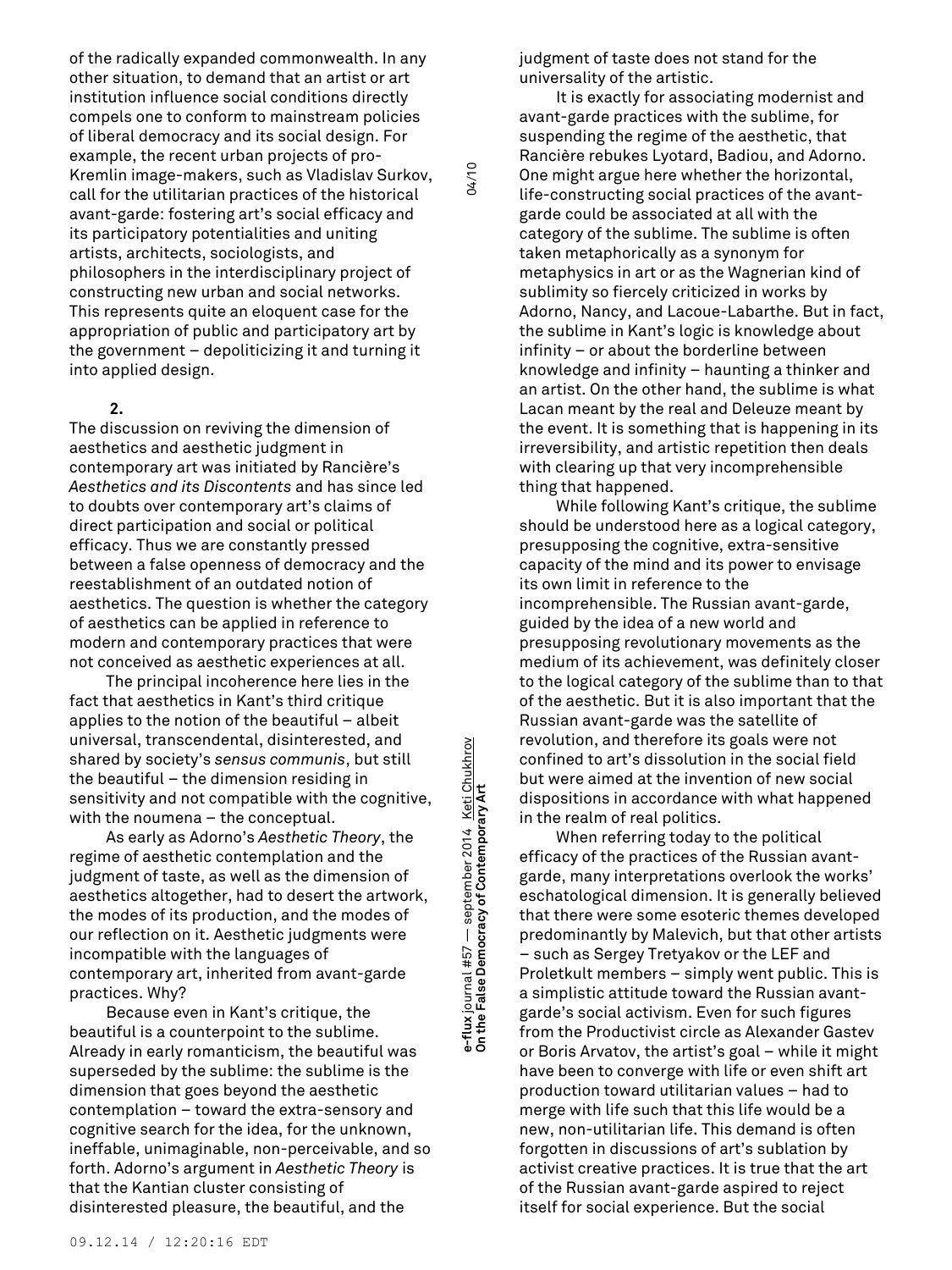experience itself had to be aimed at something in some sense sublime – sublime, because the political aspiration for a new socialist order made life non-utilitarian.

Returning to the issue of aesthetics under conditions of contemporary post-aesthetic production: Why is Rancière so optimistic about aesthetics if contemporary art production is often so remote from aesthetic values? Rancière, relying on Kant, makes a convincing effort to prove that Kant's analysis of the extra-aesthetic, of the sublime, is not detached from the realm of the aesthetic and the judgment of taste. That's why he disagrees with Lyotard, for whom the sublime object is something that cannot be grasped by the mind: hence the ungraspability of the idea, of the sublime that can only be transposed into art via extremely negative, transgressive experiences.

According to Rancière, Kant's argument with respect to the sublime is the following: when confronting the sublime, the inability of imagination to represent for the mind what the mind, with its aspiration for sublimity, requires from imagination only confirms the power of the mind. It means that unlike imagination, the mind is still able to envisage and even incorporate the unimaginable and unthinkable, i.e., the sublime as its limit – as the mind's limit. As Rancière insists, for Kant, the mind still keeps itself as the supreme moral background for the development of the imagination, no matter how limited the imagination is. So the mind that knows about the negative and the unimaginable intersects with sensitive experience and compels the imagination to expand itself. For Rancière, this means that no matter what the divergences from aesthetics could be in the history of contemporary artistic production, aesthetic judgment is still the most politically viable tool to govern art, but also to account for art's universality. The proximity of the unknown or unimaginable does not annul the aesthetic dimension. In *The Aesthetic Unconscious*, Rancière extends this argument, insisting that Freud's interpretation of the unconscious did not presuppose any entropy of a Nietzschean type or any nihilist void "irreducible to logos." On the contrary, Freud's unconscious preserves the capacity of differentiating the "figured beneath the figurative and the visual beneath the represented." It keeps the repository for the work of fantasy. Rancière quotes Freud's statement from his "The Moses of Michelangelo," where Freud refuses to ascribe the power of art to the sublime:

> Possibly indeed, some writer on aesthetics has discovered that this state of intellectual bewilderment is a necessary

**On the False Democracy of Contemporary Art** 05/10 e-flux journal #57 — september 2014 <u>Keti Chukhrov</u><br>On the False Democracy of Contemporary Art **e-flux** journal #57 — september 2014 <u>Keti Chukhrov</u><br>On the False Democracy of Contemporary Art

05/10

condition when a great work of art is to achieve its greatest effects. It would only be with the greatest reluctance that I could bring myself to believe in any such necessity.

Thus for Rancière, art remains in the grip of the experience of the sensuous difference – no matter how strong the influences of the idea, the ethical, the ideological, the unconscious, or the catastrophic can be on it. In *Aesthetics and its Discontents*, he fiercely argues with *Inaesthetics*, in which Badiou posits that art is a procedure of truth that unfolds as the transmitting of the infinite into the finite, and where the goal is the infinite, the idea, the evental. Badiou's inaesthetics is really counter-aesthetics, not in the name of abandoning art, but in favor of bringing it to further intensity and precision.

An important point that Rancière emphasizes in his pro-aesthetic argument is that Schillerian "free play" characterizing a work of art can only be perceived via the immanence of an art piece. It is precisely such immanence of "free play" that constructs the dimension of the transcendental, connecting the empirical and the transcendent. The transcendentality of aesthetics is universal because it is shared by the community through the judgment of taste.

In this argument, Rancière does justice to Kant when proving that Kant's concept of the mind (the inaesthetic category) rather draws the incomprehensible and the sublime to the territory of the sensuous, placing it on the imaginary "picture" contemplated, so that the sublime is comprised in the frame of what is meant by *Aussicht*.

But while extrapolating this Kantian disposition on contemporary art, Rancière abandons Adorno's "pessimistic" standpoint, which, though apologetic about the immanence of form in art, nevertheless separates the art piece from the aesthetic dimension. Adorno calls Kant's disinterested pleasure "castrated hedonism." For Adorno, the artwork's immanence is the extremity of artistic methodology that distills into form. But the form's immanence in Adorno's interpretation means the same as the spirit means for Hegel. Adorno's form is a reified idea – the idea that in capitalist society, the artwork dialectically sublates itself in favor of an artistic form or methodology that becomes its own idea. It is true that Kant's aesthetics does not make an incommensurable split between the aesthetic and the sublime. But what is clear is that art since then and especially since modernism had to question and doubt a *sensus communis* of society (the claim of aesthetics and of the judgment of taste to the common and universal) that was neither ethically nor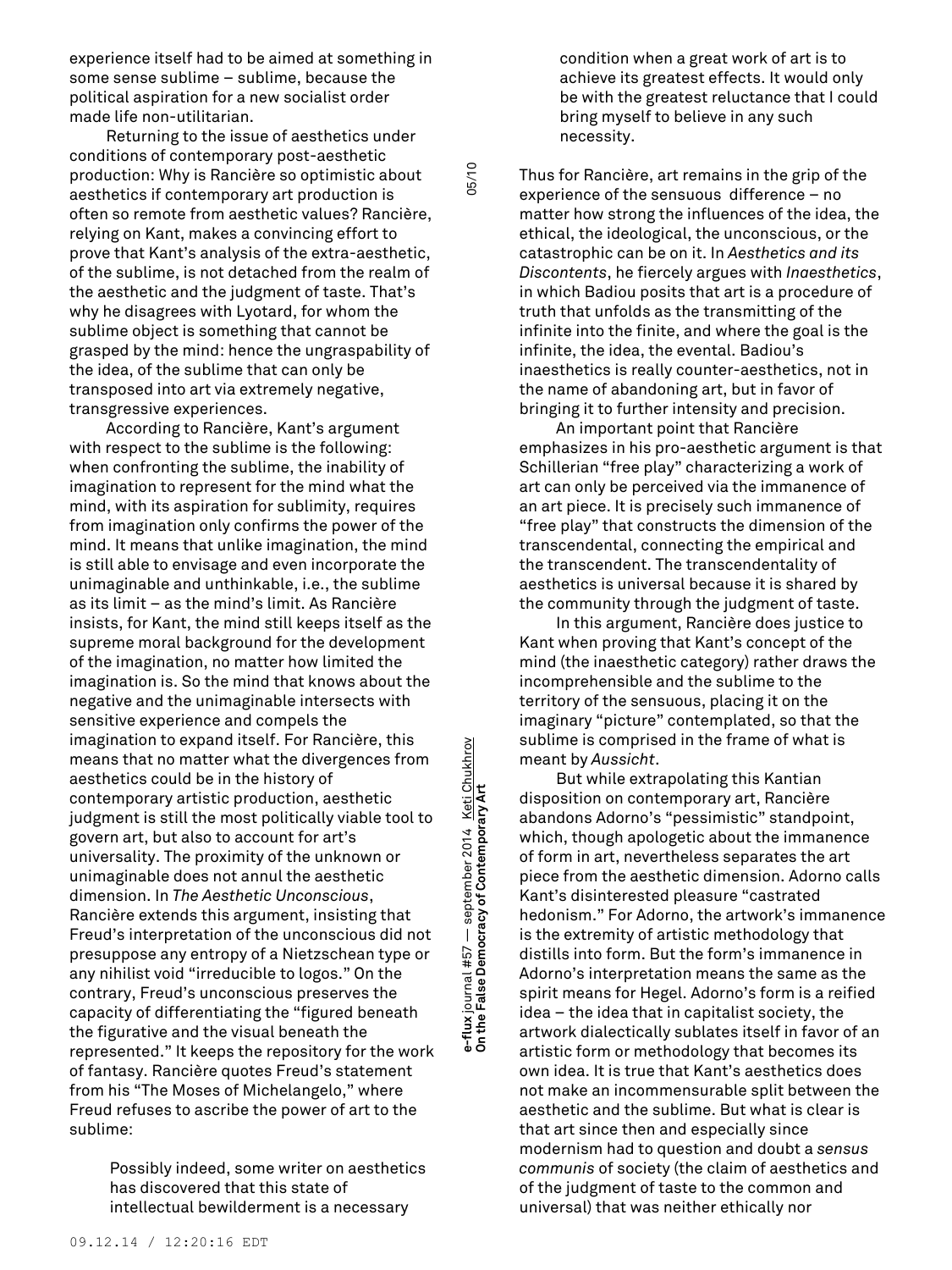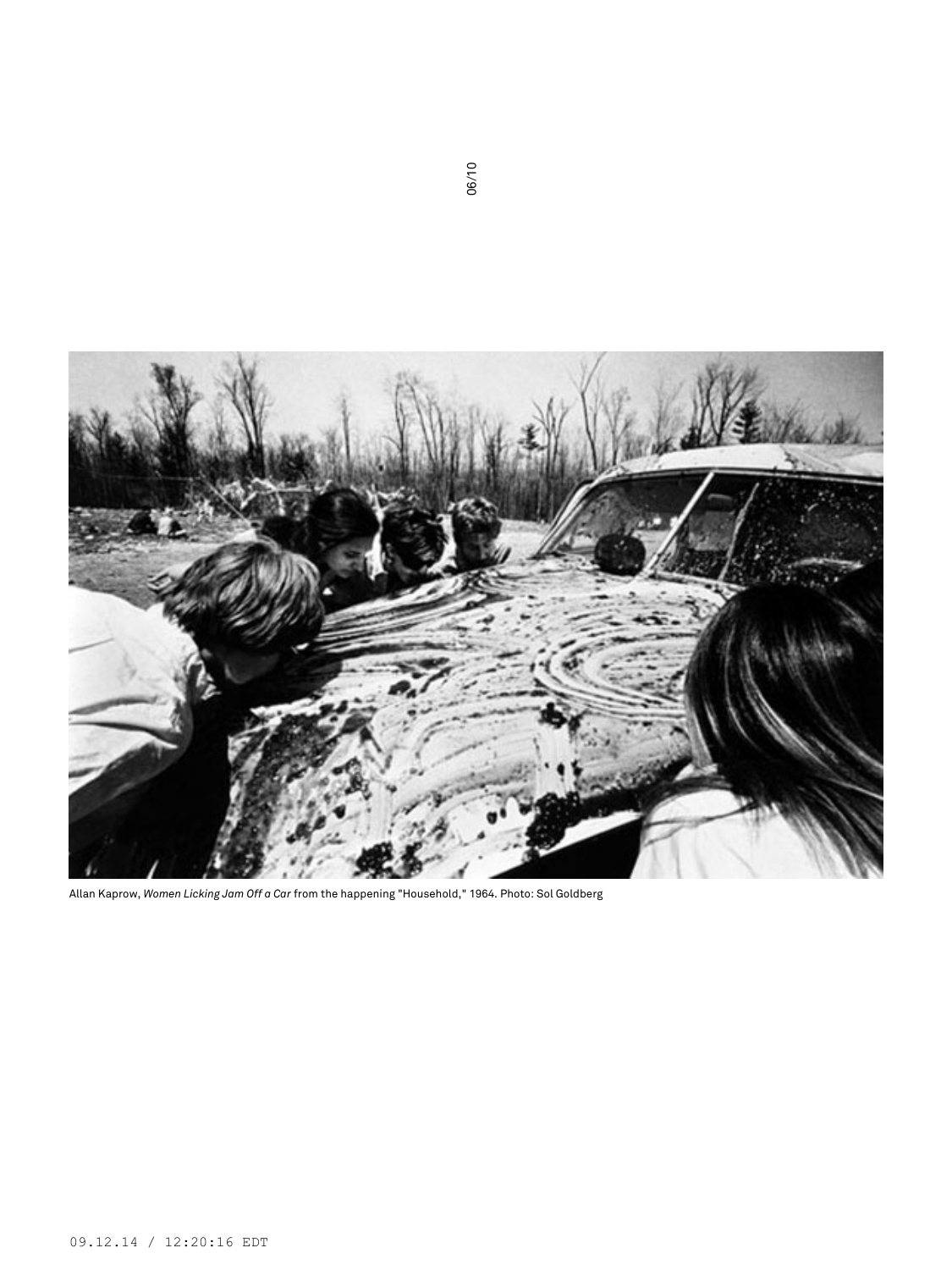economically common. And it was precisely social alienation that brought about the inability to claim as valid the notion of aesthetics as the dimension of the common and the general. Whether alienation was aestheticized and brought to the extreme, as in modernism, or resisted via tools of de-alienation, as in the avant-garde, the dimension of aesthetics (which Kant described as neither cognition nor desire) was historically redundant for the art of modernity, compared to the many features constructing what the sublime could stand for: the idea, the uncanny, the transgressive, the subversive, the conceptual, and so on.

So what art has lost in the long run of its modernist, postmodern, and contemporary stages is not aesthetics at all. Nor is it the direct force of transformation. Such a force belonged to the political avant-garde, i.e., to revolution, for which the artistic avant-garde could only be a satellite. Moreover, it is a delusion that aesthetics has ever been art's chief value and can now "save" practices that are deprived of aesthetic specificity.

If we look back at art history, this selfrejection of aesthetics in favor of open eventualities and contingent intensities was always there. If anyone were to ask Adorno whether the classical Viennese music school was aesthetically more valid than the new Viennese music, he would never define pre-modernist music as more aesthetically viable. That is because for Adorno, any artwork was seen as a dialectical struggle with matter and the idea by the subject, whereas the aesthetic dimension is manifested instead in the perception of art or even its digestion, rather than conception and production. And if we refer back to aesthetics, we should have in mind that aesthetics is a discipline about perception. It does not unravel the genesis and genealogy of art production and the intentionalities of the creative process.

Probably it was Nietzsche who most articulately showed the correlation between the realm of the sublime (the tragic) and the artistic (aesthetic). And in this case, the sublime is not at all something elevated or pathetic, but rather the limit of human rational comprehensibility, of emotional endurance and social protection.

In his *Birth of Tragedy*, Nietzsche gives interesting dimensions to the notion of "aesthetic play," a term which he borrows from Goethe but which initially comes from Schiller. Here, aesthetic play counteracts catharsis and physiological satisfaction for the audience, and is quite far from the Kantian understanding of aesthetics. Aesthetic play is the tragic event's performative paradox; it is not epistemologically different from the sublime, but is rather the paradoxical reaction to the tragic event's

**On the False Democracy of Contemporary Art** 07/10 e-flux journal #57 — september 2014 <u>Keti Chukhrov</u><br>On the False Democracy of Contemporary Art **e-flux** journal #57 — september 2014 <u>Keti Chukhrov</u><br>On the False Democracy of Contemporary Art

sublimity. It is literally an artistic and maybe an absurd "play" being unexpectedly unfolded in the proximity of the tragic event. And that is actually what tragedy is – playing when playing would be most out of place or absurd, quite similar to Socrates's performative speech in Plato's *Phaedo*, when Socrates eloquently philosophizes with his disciples despite his inability to speak – half of his body is already paralyzed by poison. Among the few artists who have dealt with these issues recently are Rabih Mroué in art and Lars von Trier in film.

## **3.**

If the avant-gardist sublation of art was in the name of something more important than art – something that therefore art should aspire to – today, this tradition has been transformed into the loosening of art in the name of its fusion with middle class creative activity – democratic, available, accessible. Art is as permissive as ever in its all-inclusive observations, comments, documents, experiences, forms of activism, and creativity. In this case, democracy becomes synonymous with reducing the artistic dimension to the very flow of mundane needs, as if those who happen to be detached from culture do not posses the capacity to experience the dimension of the non-mundane, non-utilitarian, or to grasp the dimension of the general, the category which is as artistic as it is ethical and political. But strangely, while contemporary art practices tend to simplify or flatten many experiences that constitute the conditions of the existential (which does not at all mean that they are dissolved into existence and identified with it empirically), the ethical, or the evental – contemporary art as institute – becomes on the contrary very complex, refined, and selective in terms of contextual, technological, and discursive packaging. In allowing any piece that involves practice, activity, or experience to be an artwork, contemporary art demonstrates utter democracy, but in its demands of "packaging" this material – without which it would be impossible to get into contemporary art's archive – it is surprisingly undemocratic and exclusive.

Contemporary art's impact becomes all the more contradictory when it simultaneously selfresigns as art and aims to educate the public. This kind of education often deals with demonstrating the tools of criticality in the open social sphere, which is a noble goal, unless such activity is in the end still framed as artistic per se and absorbed into exhibiting practice as an artwork. The problem of many art activist practices is that they claim two standpoints simultaneously – social work, and this social work being art; teaching the public to be critical, and identifying this didactic practice with

07/10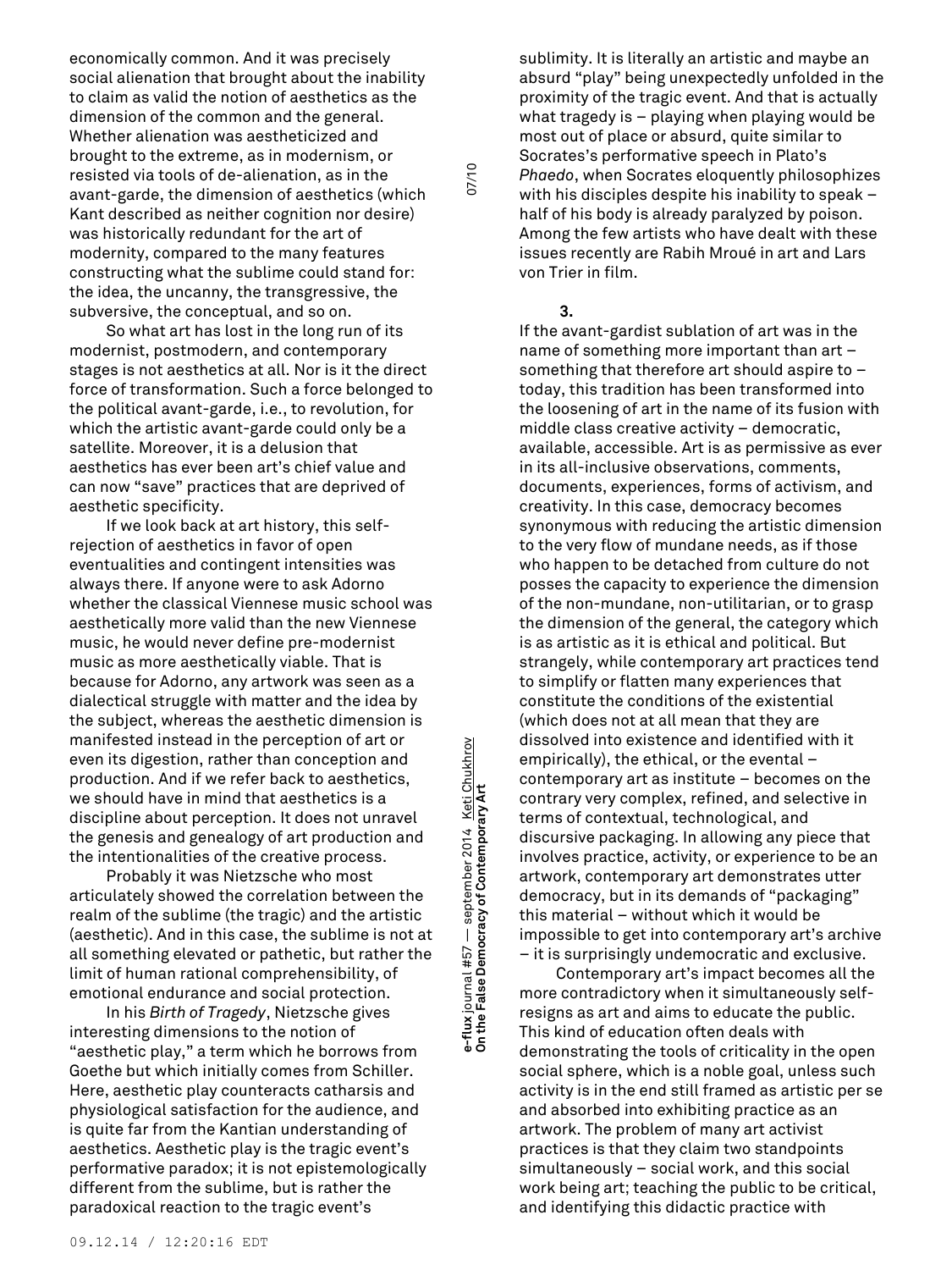teaching the public "art." The logic here is as follows: I refuse to make art in favor of social activity, and since social activity is more important than artistic work, we should not care whether what we do is art. But since I am an artist, what I do, even though it is not art, goes into an art archive that sublated itself in the name of social work and then commemorated such sublation in an art institution as an art piece. And society understands this non-art as the art that is being socially active and democratic.

08/10

Such an approach rests on the premise that the majority of people who do not make art are better suited for loose, quasi-creative practices, and hence for them that art should not demonstrate complexity and intensities they are not able to grasp.

Complex art is considered bourgeois. It needs skills, connoisseurship, and culture that can only belong to the socially privileged. Therefore, when dealing with zones of the socially unprivileged, art should reject its artistic features: complexities, paradoxes, involvement. But it is here that the argument lies. If art is about refined aesthetic difference and taste, if it is reduced to skills needed for its perception, or skills acquired by long-term education to produce it, then such an argument has reasons. But if art is seen via existential, evental, and ethical dimensions, then it is not coincident with education, or dependent on social advantages or taste. Art's complexity turns out to be about those issues that are embedded in anyone's personal or social life, in acting in it or reflecting on it.



Lisl Ponger, "The Vanishing Middle Class," Secession, Vienna, 2014. Installation detail showing different monopoly gameboards the artist has collected.

So when participatory or socially engaged projects denigrate art in the name of non-art – yet are looked upon as democratic art practice – they often ignore that those whom they integrate into education or participation might be able to

think and act in terms of ethical, artistic, and general dimensions no less than any artist or thinker. Ignoring this point, they underestimate many capacities of human life that are not reduced to skills and education.

Hence the paradox: the more democratic art tends to be, the less open it is to those who constitute the *demos*.

It is interesting to compare this situation to the Russian Productivists' going public when they collaborated and communicated with the workers and peasants at the factories and collective farms. Sergey Tretyakov, who visited numerous collective farms to write reports, preferred instead to become educated and learn from the workers what labor under the new social conditions meant. He would partake of the proletarian culture rather than teach the workers or document their being deprived of certain privileges – cultural or political, since the proletarians were considered to be the subject of history, its evental sourse. Therefore, the life and labor of proletarians could be associated with the revolution (the sublime?) and become a field of study and desire at the same time. Strangely, the disposition was the same with the Russian critical realism of nineteenth-century social democracy – to learn existential and ethical lessons from the socially unprivileged, rather than teach them, label them, and thrust them into the panopticon of social precariousness.

Today, the problem facing many contemporary art practices – also due to their very close proximity to institutions and their commissioned framework of production – is that they have fallen out of classical aesthetics, as well as what stood for non- or post-aesthetic extremities (the sphere of the sublime). I.e., they have fallen out of modernism's canon of innovative rigidity as well as the avant-garde's utopian horizon, but they have also failed to return to the practices of pre-modernist realisms, because contemporary art languages cannot help but decline the dimension of the event; they consider the anthropology of the event to be the outdated, almost anachronistic rudiment of art. Meanwhile, what has become so important in the highly institutionalized poetics of contemporary art are the languages of selfinstalling, self-instituting, self-historicizing in the frame of what constructs contemporary art as territory. The context in this case is not historical, aesthetical, artistic, or even political, but is rather institutionally biased. So that the subject of art is neither the artist, nor artistic methodology of any kind, nor the matter of reality, but the very momentum of institutional affiliation with contemporary art's progressive geographies . This brings us to a strange condition.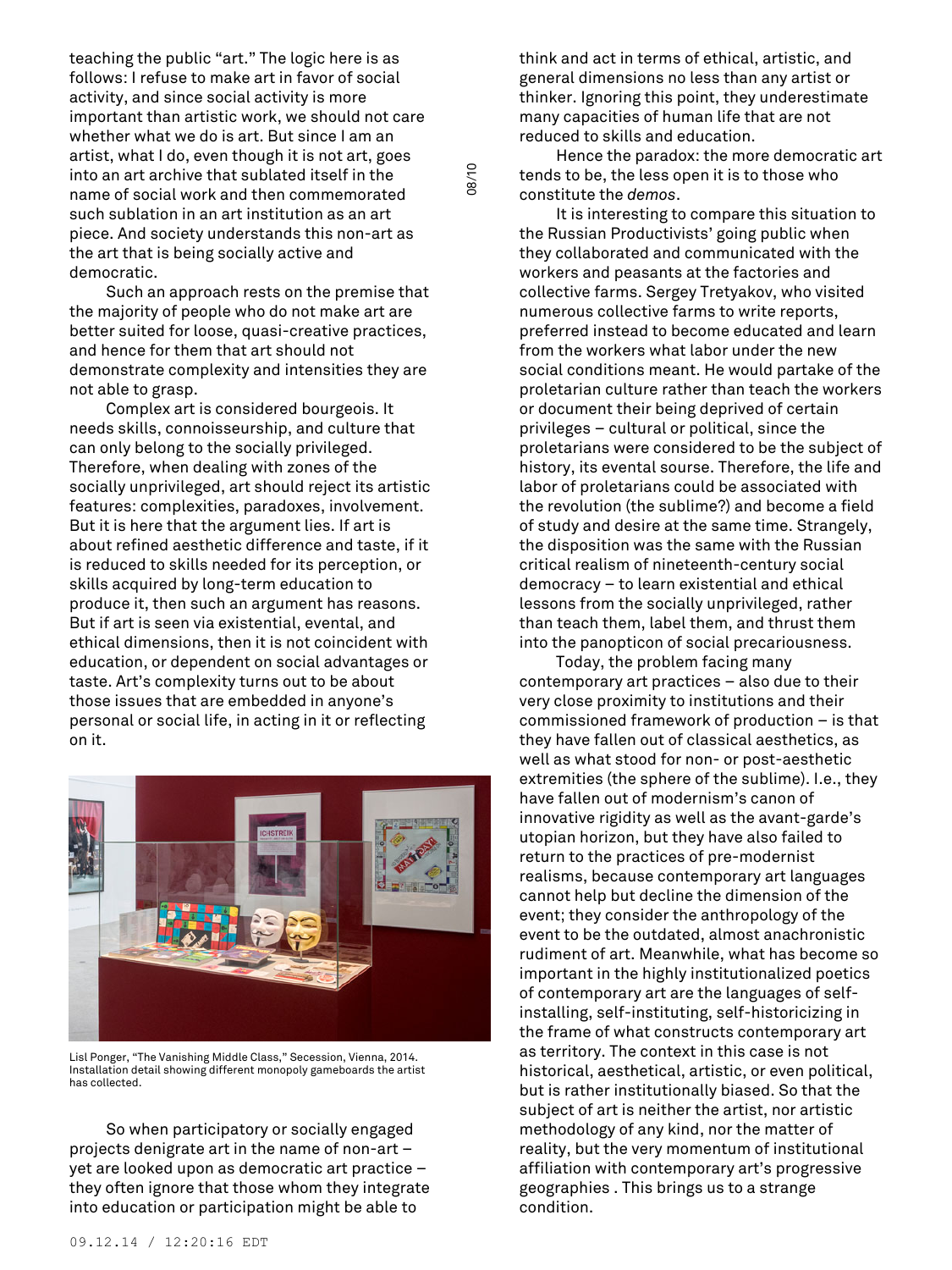Today, art is predominantly an institute, and contemporary art is the embodiment of this condition of hyper-institutionalization, in which art practice itself is subsequent to the institution, while some time ago art practice anticipated in its contingency the institutional tools of recording it. I say "institute" and not institution, because it is no longer a question of bureaucracy governing creative practice, but rather of creative practice. Or it is a piece of art not being possible without first internalizing contemporary art as institute, implicitly posited as its principal and primary motivation for production.

To put it in a simpler, even crude way: art withers away if it doesn't take interest in what is beyond the limits of art. This "beyond" can be the sublime, the real, existence, or even "the signified," once denounced by so many modernist and postmodernist practices. But paradoxically, to deal with non-artistic realms, with reality and existence, art needs extraexistential – specifically, *artistic* – means (which doesn't imply that they should be aesthetic at all).

Yet the paradigmatic condition of today is that art's real, or its Other, and its sublime is the contemporary art institute itself.

×

**On the False Democracy of Contemporary Art** 09/10 e-flux journal #57 — september 2014 <u>Keti Chukhrov</u><br>On the False Democracy of Contemporary Art **e-flux** journal #57 — september 2014 <u>Keti Chukhrov</u><br>On the False Democracy of Contemporary Art

09/10

Keti Chukhrov holds a ScD from the Philosophy Department at Russian State University for the Humanities. Since 2003 she has been a member of the editorial board and a writer for *Moscow Art Magazine*, as well as author of various publications on culture, philosophy, and art theory for journals such as *New Literary Review, Chto delat, Brumaria, Documenta Magazine, Sarai Reader, Artforum, Springerin, e-flux, Pushkin, Afterall, and Open Space Magazine*. From 2008–2010 she was a researcher for the *Gender Check project*, Mumok museum. Her books include *Pound & £ Moscow* (Logos publishers, 1999), *To Be – To Perform. "Theatre" in Philosophic Criticism of Art* (Saint Petersburg: European Univ. Press, 2011), *War of Quantities, dramatic poetry* (Borey art-center, Saint Petersburg, 2003), *Just Humans* ("Prosto Liudi," dramatic poetry, Moscow: Translit/Free Marxist Publishers, 2010).